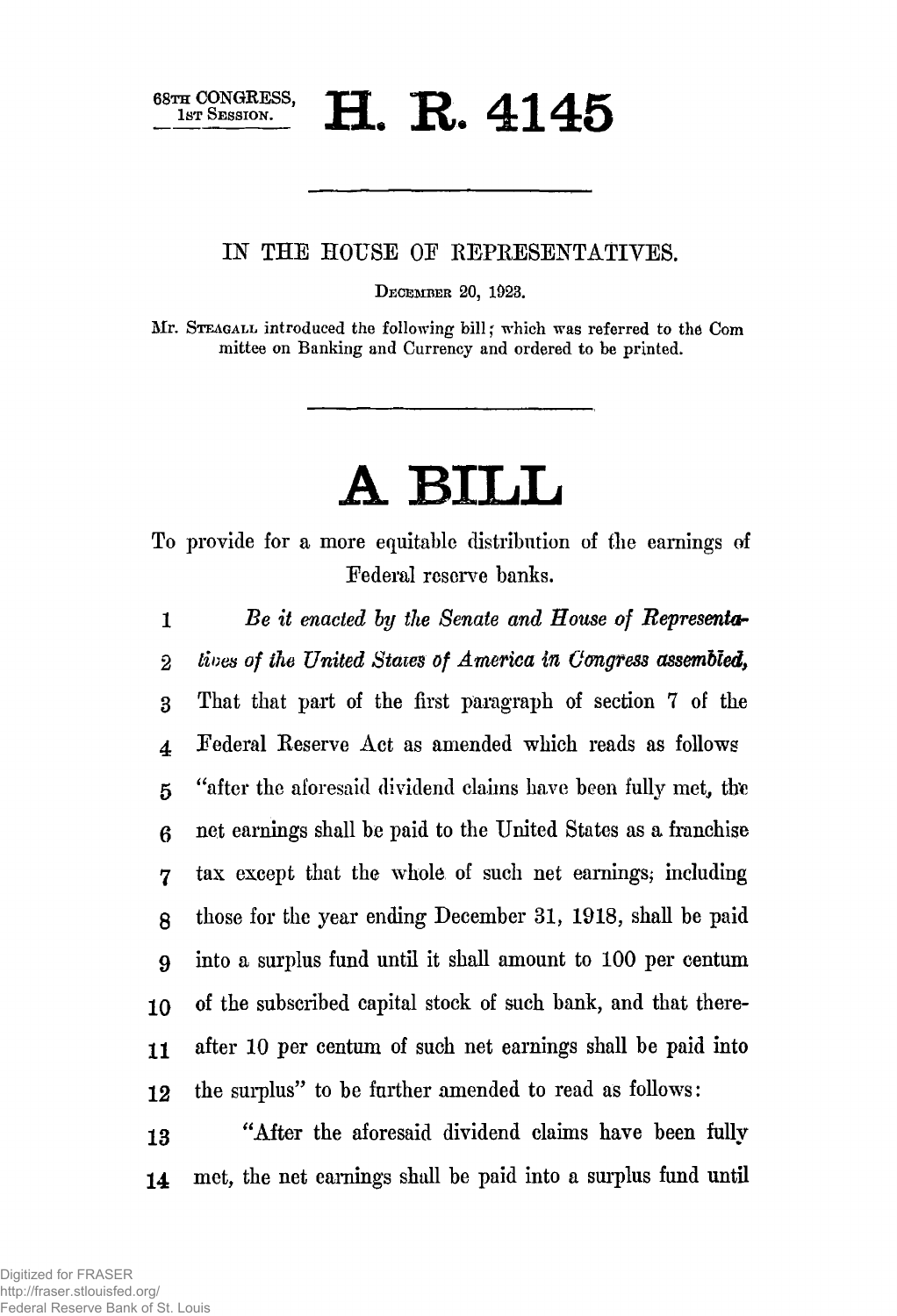1 it shall amount to 100 per centum of the subscribed capital stock of such bank, and thereafter 10 per centum of such net earnings shall be paid into the surplus. The remaining net 4 earnings shall be divided between the United States and the stockholders as follows: The Federal Reserve Board shall determine as nearly as may be possible what proportion of such net earnings was derived from the issuance of Federal reserve notes and what proportion was derived from the re- discount, investment, and other banking activities of the Federal reserve bank. Such proportion of the remaining net earnings as are thus found to have been derived from the issuance of Federal reserve notes shall be paid over to the United States as a franchise tax, and the whole of the net earnings then remaining shall be distributed among the stockholders of such Federal reserve bank in proportion to the average amount of reserve balances required to be main- tained with such Federal reserve bank by the respective stockholders since the last dividend."